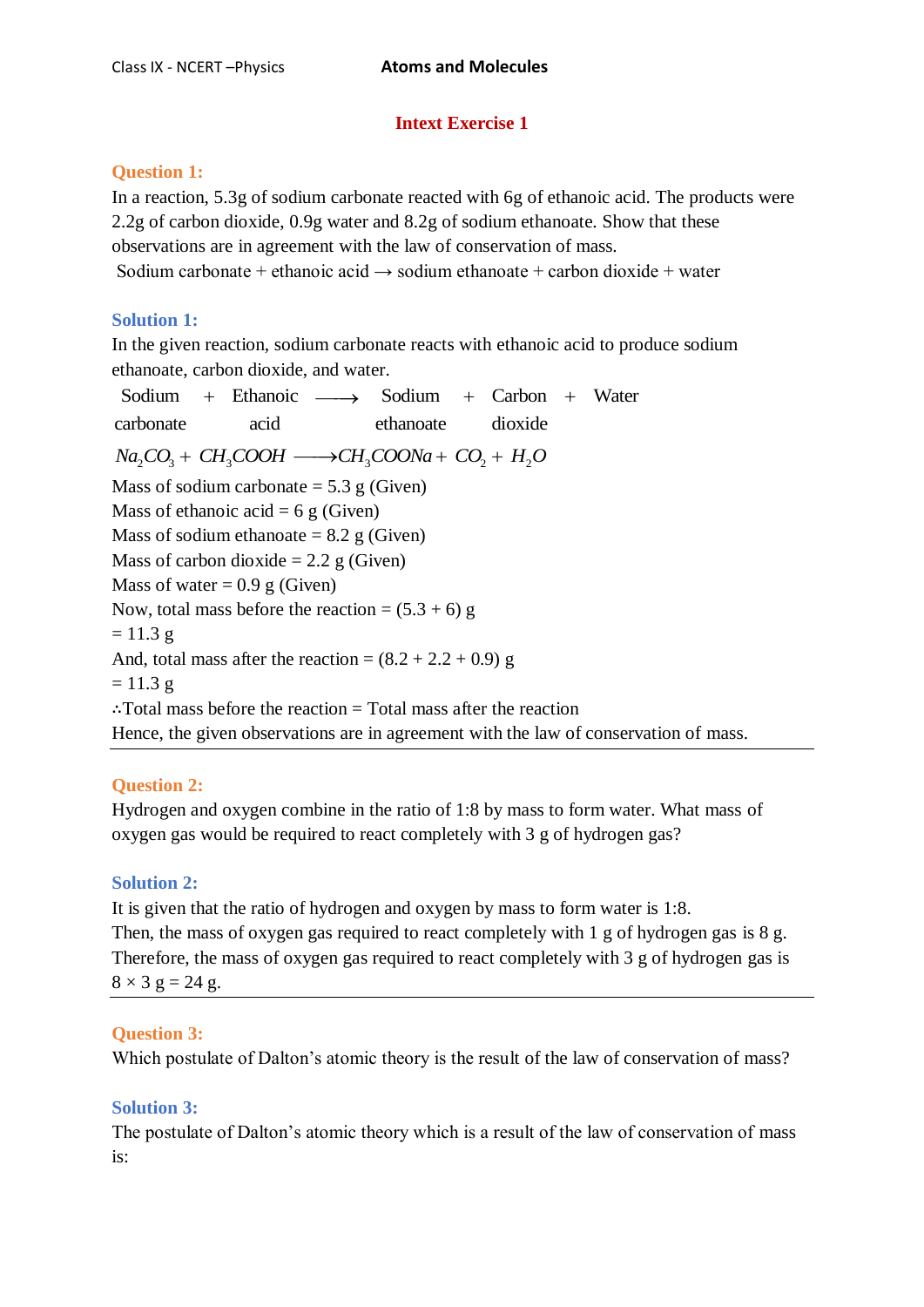Atoms are indivisible particles, which can neither be created nor destroyed in a chemical reaction.

### **Question 4:**

Which postulate of Dalton's atomic theory can explain the law of definite proportions?

#### **Solution 4:**

The postulate of Dalton's atomic theory which can explain the law of definite proportion is: The relative number and kind of atoms in a given compound remains constant.

### **Intext Exercise 2**

### **Question 1:**

Define atomic mass unit.

#### **Solution 1:**

Mass unit equal to exactly one-twelfth  $\frac{1}{12^{th}}$ 1  $\left(\frac{1}{12^{th}}\right)$  the mass of one atom of carbon-12 is called

one atomic mass unit. It is written as 'u'.

#### **Question 2:**

Why is it not possible to see an atom with naked eyes?

### **Solution 2:**

The size of an atom is so small that it is not possible to see it with naked eyes. Also, the atom of an element does not exist independently.

### **[Intext Exercise 3](https://www.ncertbooks.guru/cbse-ncert-solutions-pdf/)**

### **Question 1:**

Write down the formulae of (i) sodium oxide (ii) aluminium chloride (iii) sodium suphide (iv) magnesium hydroxide

### **Solution 1:**

(i) Sodium oxide  $\rightarrow$ Na<sub>2</sub>O (ii) Aluminium chloride  $\rightarrow$  AlCl<sub>3</sub> (iii) Sodium suphide  $\rightarrow$  Na<sub>2</sub>S (iv) Magnesium hydroxide  $\rightarrow$  Mg(OH)<sub>2</sub>

### **Question 2:**

Write down the names of compounds represented by the following formulae:  $(i)$  Al<sub>2</sub> $(SO<sub>4</sub>)<sub>3</sub>$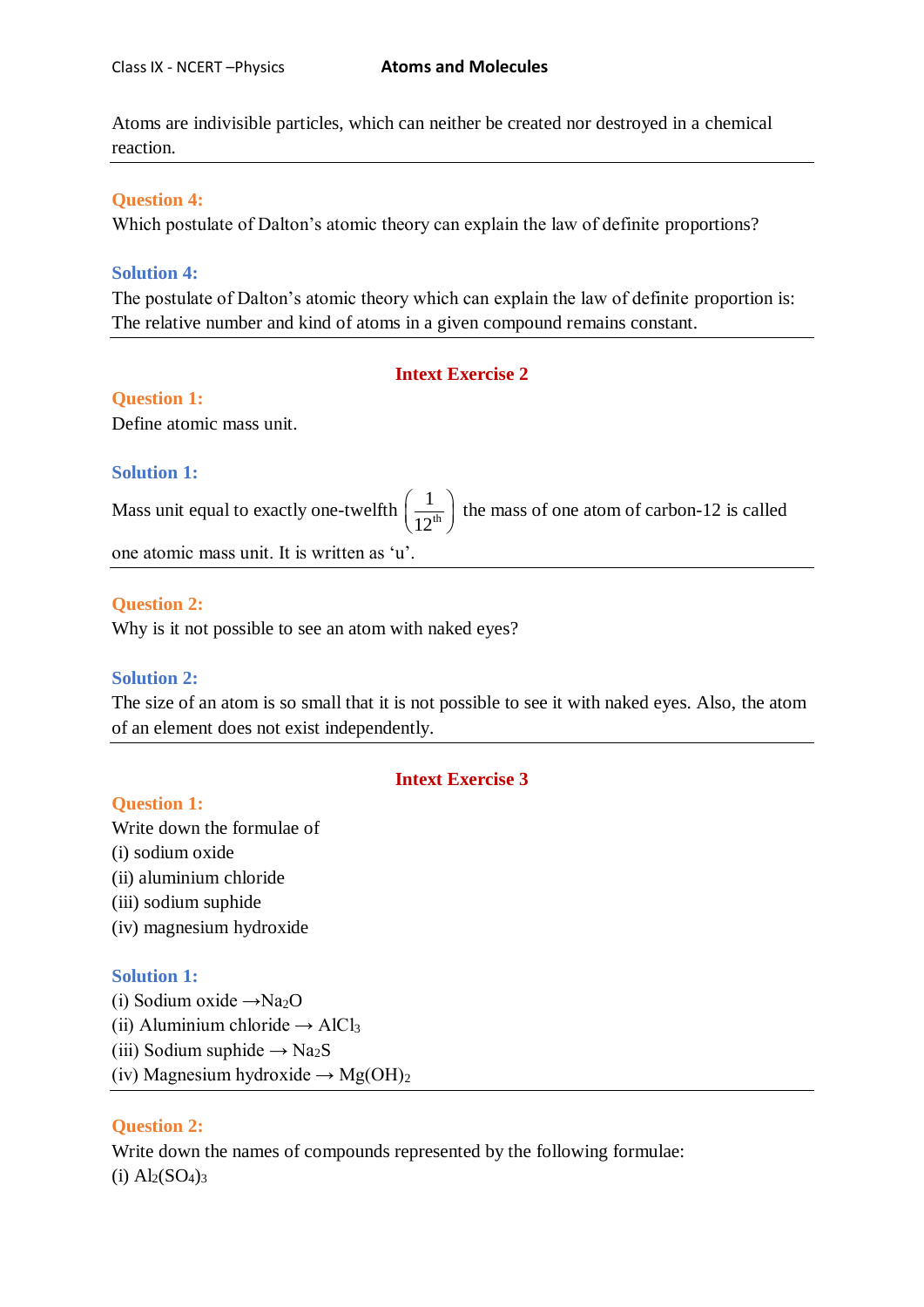$(ii)$  CaCl<sub>2</sub> (iii)  $K_2SO_4$  $(iv)$  KNO<sub>3</sub>  $(v)$  CaCO<sub>3</sub>

### **Solution 2:**

(i)  $\text{Al}_2(\text{SO}_4)_3 \rightarrow \text{Al}$ uminium sulphate (ii)  $CaCl<sub>2</sub> \rightarrow Caclcium chloride$ (iii)  $K_2SO_4 \rightarrow$  Potassium sulphate (iv)  $KNO_3 \rightarrow$  Potassium nitrate (v)  $CaCO<sub>3</sub> \rightarrow Caclcium carbonate$ 

### **Question 3:**

What is meant by the term chemical formula?

### **Solution 3:**

The chemical formula of a compound means the symbolic representation of the composition of a compound. From the chemical formula of a compound, we can know the number and kinds of atoms of different elements that constitute the compound. For example, from the chemical formula  $CO<sub>2</sub>$  of carbon dioxide, we come to know that one carbon atom and two oxygen atoms are chemically bonded together to form one molecule of the compound, carbon dioxide.

### **Question 4:**

How many atoms are present in a (i) H2S molecule and (ii)  $PO_4^{3-}$  ion?

#### **Solution 4:**

(i) In an H2S molecule, three atoms are present; two of hydrogen and one of sulphur. (ii) In a  $PO_4^{3-}$  ion, five atoms are present; one of phosphorus and four of oxygen.

### **Question 1:**

#### **Intext Exercise 4**

Calculate the molecular masses of  $H_2$ ,  $O_2$ ,  $Cl_2$ ,  $CO_2$ ,  $CH_4$ ,  $C_2H_6$ ,  $C_2H_4$ ,  $NH_3$ ,  $CH_3OH$ .

### **Solution 1:**

Molecular mass of  $H_2 = 2 \times$  Atomic mass of H  $= 2 \times 1$  $= 2 u$ Molecular mass of  $O_2 = 2 \times$  Atomic mass of O  $= 2 \times 16$  $= 32 u$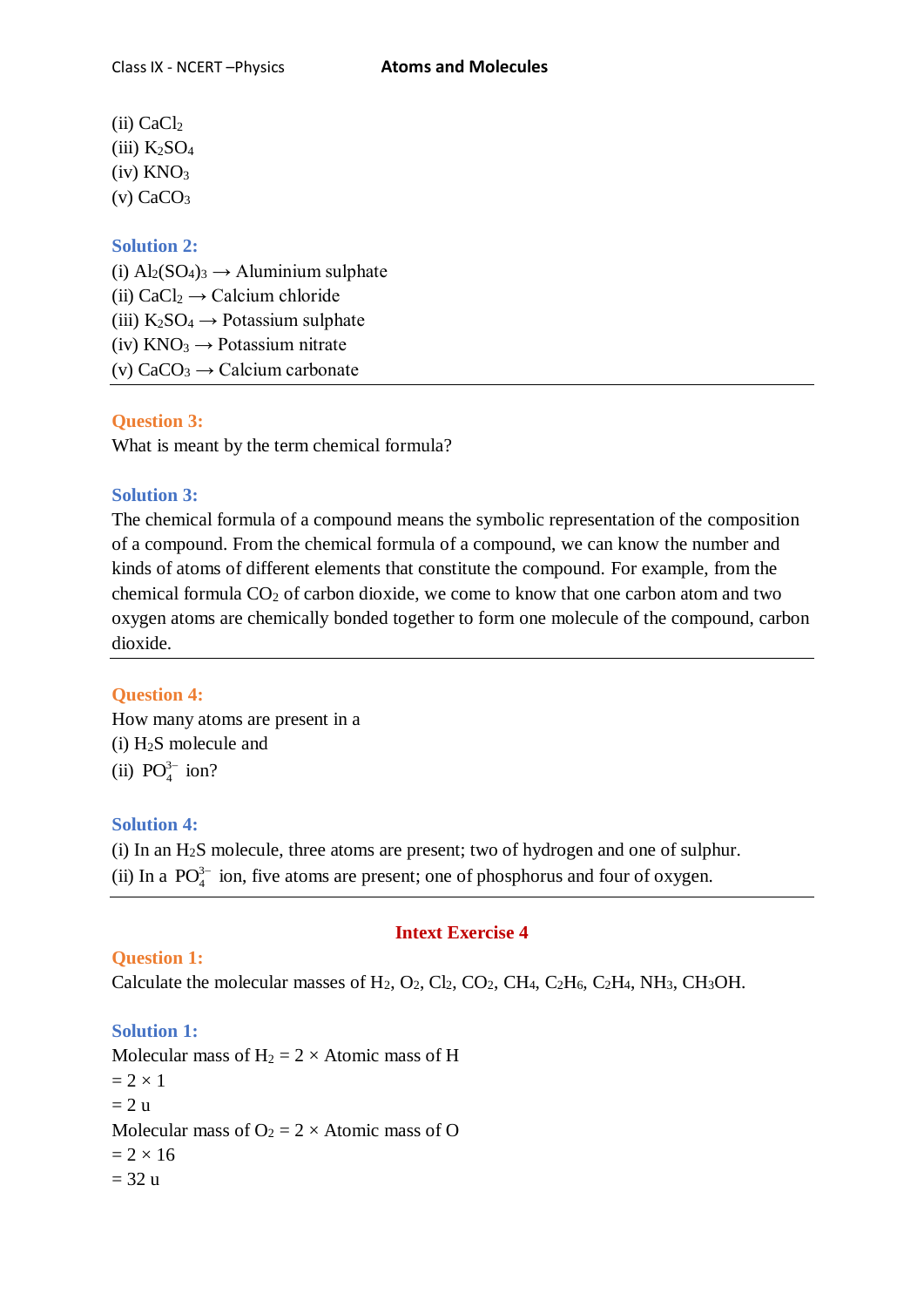Molecular mass of  $Cl_2 = 2 \times$  Atomic mass of Cl  $= 2 \times 35.5$  $= 71 u$ Molecular mass of  $CO_2$  = Atomic mass of C + 2 × Atomic mass of O  $= 12 + 2 \times 16$  $= 44 u$ Molecular mass of CH<sub>4</sub> = Atomic mass of C + 4  $\times$  Atomic mass of H  $= 12 + 4 \times 1$  $= 16 u$ Molecular mass of  $C_2H_6 = 2 \times$  Atomic mass of C + 6  $\times$  Atomic mass of H  $= 2 \times 12 + 6 \times 1$  $= 30 u$ Molecular mass of  $C_2H_4 = 2 \times$  Atomic mass of C + 4  $\times$  Atomic mass of H  $= 2 \times 12 + 4 \times 1$  $= 28 u$ Molecular mass of NH<sub>3</sub> = Atomic mass of N + 3  $\times$  Atomic mass of H  $= 14 + 3 \times 1$  $= 17 u$ Molecular mass of CH<sub>3</sub>OH = Atomic mass of C + 4  $\times$  Atomic mass of H + Atomic mass of O  $= 12 + 4 \times 1 + 16$  $= 32 u$ 

# **Question 2:**

Calculate the formula unit masses of ZnO,  $Na<sub>2</sub>O$ ,  $K<sub>2</sub>CO<sub>3</sub>$ , given atomic masses of Zn  $= 65$  u, Na = 23 u, K = 39 u, C = 12 u, and O = 16 u.

# **Solution 2:**

Formula unit mass of  $ZnO =$  Atomic mass of  $Zn +$  Atomic mass of O  $= 65 + 16$  $= 81 u$ Formula unit mass of Na<sub>2</sub>O =  $2 \times$  Atomic mass of Na + Atomic mass of O  $= 2 \times 23 + 16$  $= 62 u$ Formula unit mass of  $K_2CO_3 = 2 \times$  Atomic mass of K + Atomic mass of C + 3  $\times$  Atomic mass of O  $= 2 \times 39 + 12 + 3 \times 16$  $= 138 u$ 

# **Intext Exercise 5**

# **Question 1:**

If one mole of carbon atoms weighs 12 gram, what is the mass (in gram) of 1 atom of carbon?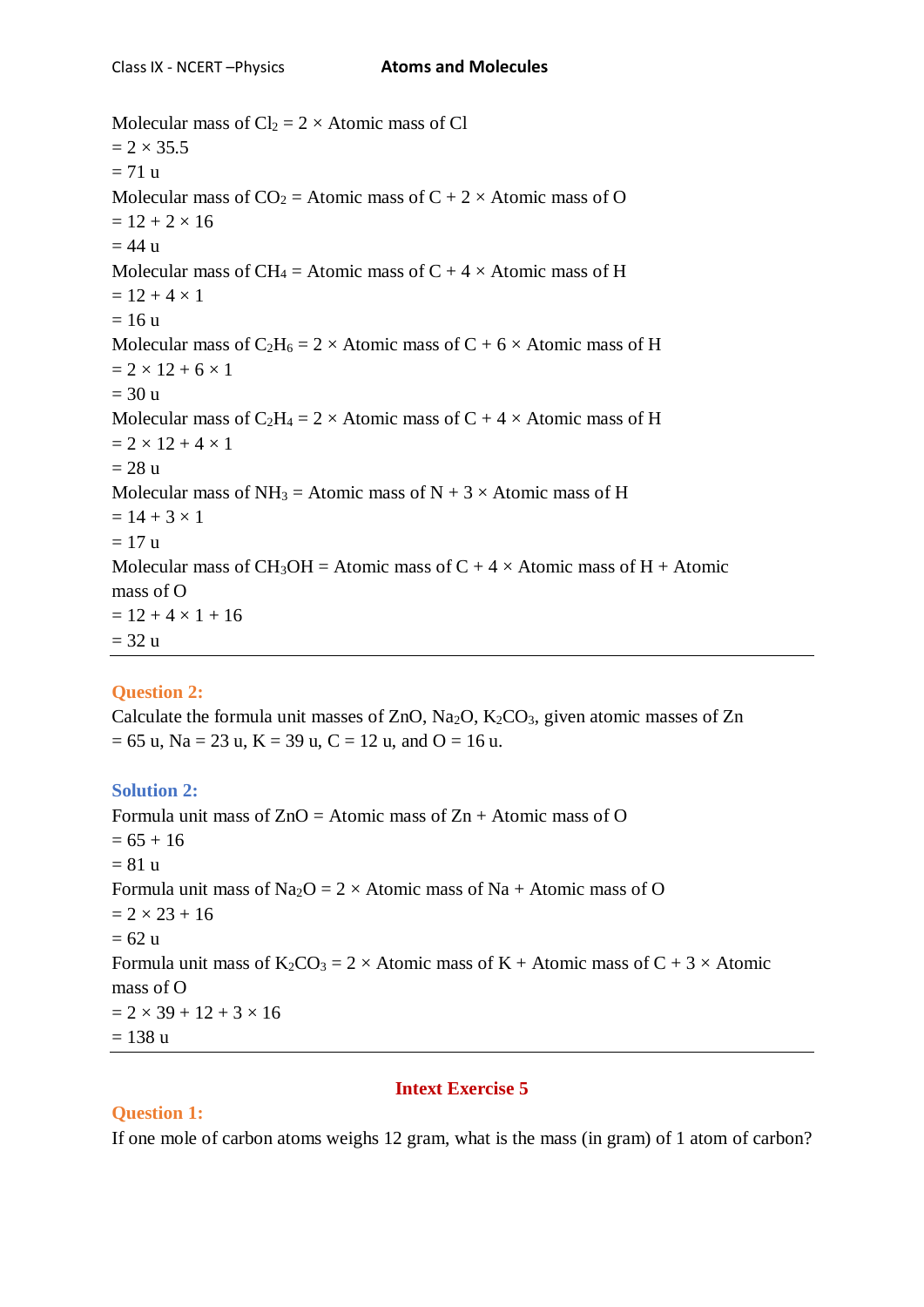## **Solution 1:**

One mole of carbon atoms weighs 12 g (Given) i.e., mass of 1 mole of carbon atoms  $= 12$  g Then, mass of  $6.022 \times 10^{23}$  number of carbon atoms = 12 g Therefore, mass of 1 atom of carbon  $=\frac{12}{6.022 \times 10^{23}}$ 12  $6.022 \times 10$  $=\frac{12}{5.000 \times 10^{23}} g$  $\times$  $= 1.9926 \times 10^{-23} g$ 

# **Question 2:**

Which has more number of atoms, 100 grams of sodium or 100 grams of iron (given, atomic mass of Na =  $23$  u, Fe =  $56$  u)?

## **Solution 2:**

Atomic mass of  $Na = 23$  u (Given) Then, gram atomic mass of Na =  $23 g$ Now, 23 g of Na contains =  $6.022 \times 10^{23}$  number of atoms Thus, 100 g of Na contains  $= \frac{6.022 \times 10^{23}}{20} \times 100$ 23  $=\frac{6.022\times10^{23}}{22}\times100$  number of atoms  $= 2.6182 \times 10^{24}$  number of atoms Again, atomic mass of  $Fe = 56$  u(Given) Then, gram atomic mass of Fe  $= 56$  g Now, 56 g of Fe contains =  $6.022 \times 10^{23}$  number of atoms Thus, 100 g of Fe contains  $= \frac{6.022 \times 10^{23}}{5.5 \times 10^{23}} \times 100$ 56  $=\frac{6.022\times10^{23}}{56}\times100$  number of atoms  $=1.0753\times10^{24}$  number of atoms Therefore, 100 grams of sodium contain more number of atoms than 100 grams of iron.

## **NCERT Exercise**

# **Question 1:**

A 0.24 g sample of compound of oxygen and boron was found by analysis to contain 0.096 g of boron and 0.144 g of oxygen. Calculate the percentage composition of the compound by weight.

## **Solution 1:**

Mass of boron  $= 0.096$  g (Given) Mass of oxygen  $= 0.144$  g (Given) Mass of sample  $= 0.24$  g (Given)

Thus, percentage of boron by weight in the compound  $=$   $\frac{0.096}{0.01} \times 100\%$ 0.24  $=\frac{0.090}{0.24} \times 1$ 

 $= 40%$ 

And, percentage of oxygen by weight in the compound  $=$   $\frac{0.144}{0.24} \times 100\%$ 0.24  $=\frac{0.144}{8.24} \times 1$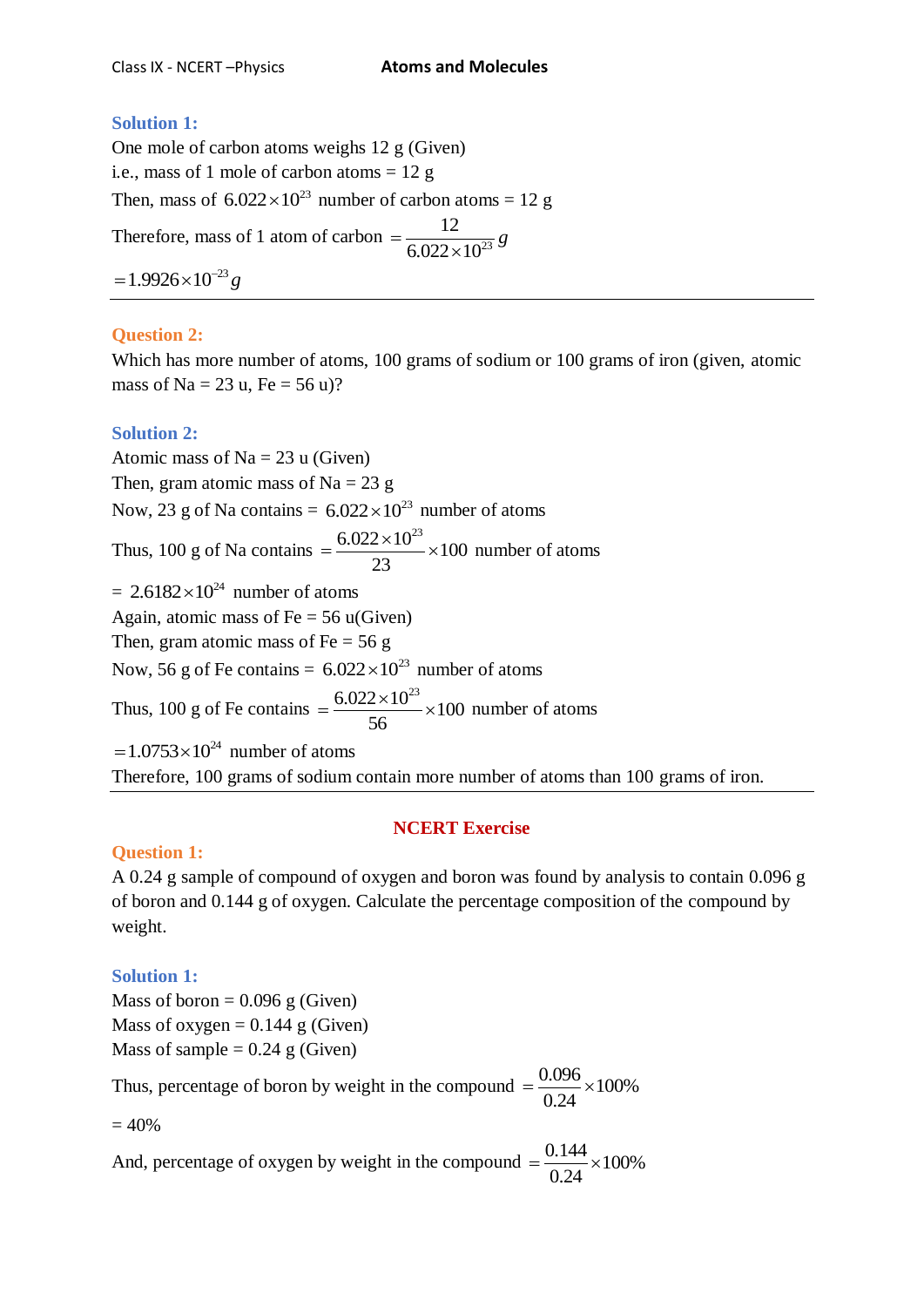$= 60%$ 

## **Question 2:**

When 3.0 g of carbon is burnt in 8.00 g oxygen, 11.00 g of carbon dioxide is produced. What mass of carbon dioxide will be formed when 3.00 g of carbon is burnt in 50.00 g of oxygen? Which law of chemical combinations will govern your answer?

# **Solution 2:**

 $Carbon + Oxygen \longrightarrow Carbon dioxide$ 3 g of carbon reacts with 8 g of oxygen to produce 11 g of carbon dioxide. If 3 g of carbon is burnt in 50 g of oxygen, then 3 g of carbon will react with 8 g of oxygen. The remaining 42 g of oxygen will be left un-reactive. In this case also, only 11 g of carbon dioxide will be formed. The above answer is governed by the law of constant proportions.

## **Question 3:**

What are polyatomic ions? Give examples?

## **Solution 3:**

A polyatomic ion is a group of atoms carrying a charge (positive or negative). For example, ammonium ion  $(NH_4^*)$ , hydroxide ion (OH), carbonate ion  $(CO_3^{2-})$  sulphate ion  $(SO_4^{2-})$ .

## **Question 4:**

Write the chemical formulae of the following:

- (a) Magnesium chloride
- (b) Calcium oxide
- (c) Copper nitrate
- (d) Aluminium chloride
- (e) Calcium carbonate

## **Solution 4:**

- (a) Magnesium chloride  $\rightarrow$  MgCl<sub>2</sub>
- (b) Calcium oxide  $\rightarrow$  CaO
- (c) Copper nitrate  $\rightarrow$  Cu (NO<sub>3</sub>)<sub>2</sub>
- (d) Aluminium chloride  $\rightarrow$  AlCl<sub>3</sub>
- (e) Calcium carbonate  $\rightarrow$  CaCO<sub>3</sub>

# **Question 5:**

Give the names of the elements present in the following compounds:

- (a) Quick lime
- (b) Hydrogen bromide
- (c) Baking powder
- (d) Potassium sulphate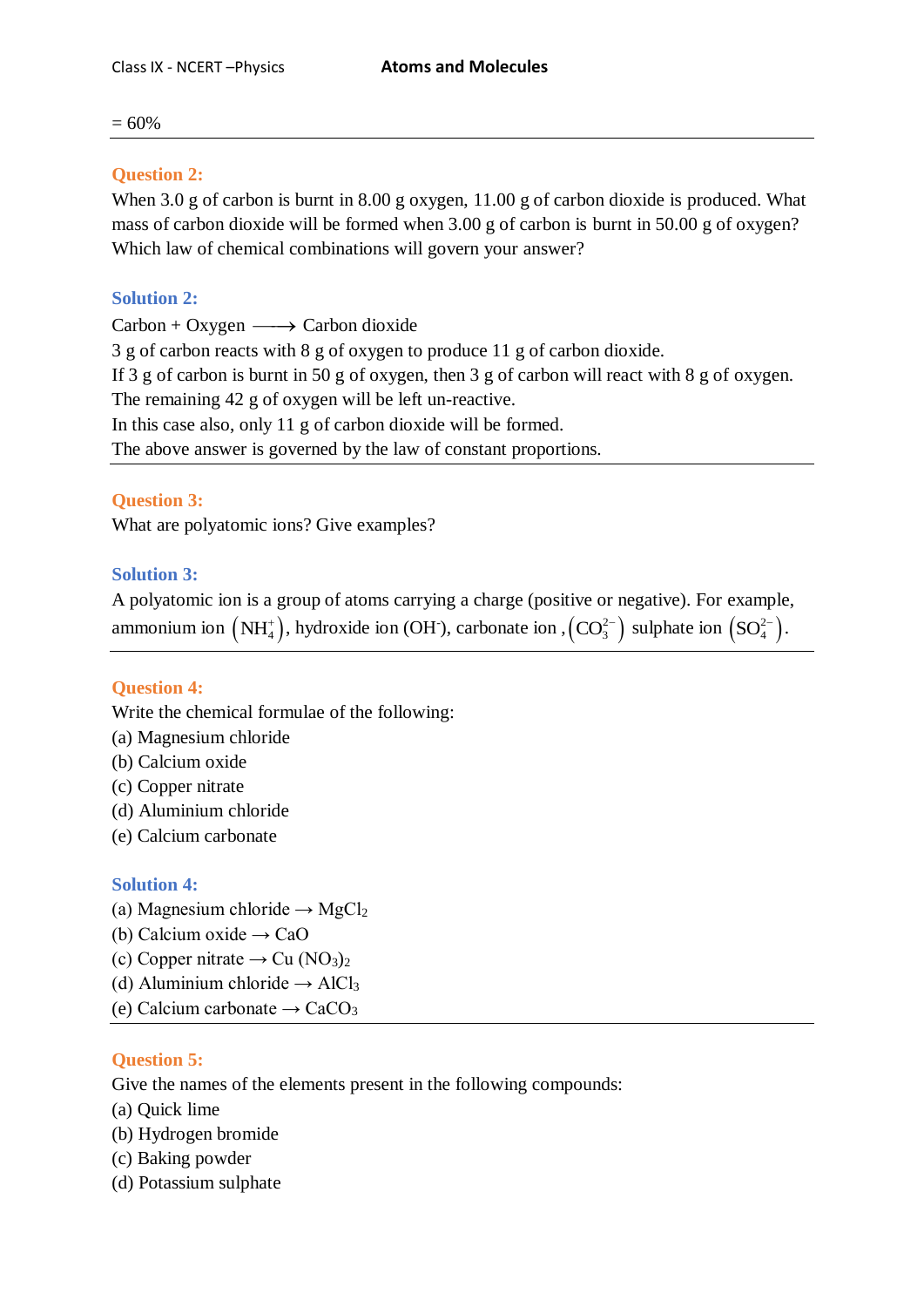| Compound           | <b>Chemical formula</b>        | <b>Elements present</b>          |
|--------------------|--------------------------------|----------------------------------|
| Quick lime         | CaO                            | Calcium, oxygen                  |
| Hydrogen bromide   | <b>HBr</b>                     | Hydrogen, bromine                |
| Baking powder      | NaHCO <sub>3</sub>             | Sodium, hydrogen, carbon, oxygen |
| Potassium sulphate | K <sub>2</sub> SO <sub>4</sub> | Potassium, sulphur, oxygen       |

### **Solution 5:**

## **Question 6:**

Calculate the molar mass of the following substances:

- (a) Ethyne,  $C_2H_2$
- (b) Sulphur molecule,  $S_8$
- (c) Phosphorus molecule,  $P_4$  (atomic mass of phosphorus = 31)
- (d) Hydrochloric acid, HCl
- (e) Nitric acid, HNO<sup>3</sup>

## **Solution 6:**

- (a) Molar mass of ethyne,  $C_2H_2 = 2 \times 12 + 2 \times 1 = 28$  g
- (b) Molar mass of sulphur molecule,  $S_8 = 8 \times 32 = 256$  g
- (c) Molar mass of phosphorus molecule,  $P_4 = 4 \times 31 = 124$  g
- (d) Molar mass of hydrochloric acid,  $HCl = 1 + 35.5 = 36.5$  g
- (e) Molar mass of nitric acid,  $HNO<sub>3</sub> = 1 + 14 + 3 \times 16 = 63$  g

## **Question 7:**

What is the mass of:

- (a) 1 mole of nitrogen atoms?
- (b) 4 moles of aluminium atoms (Atomic mass of aluminium  $= 27$ )?
- (c) 10 moles of sodium sulphite  $(Na_2SO_3)$ ?

## **Solution 7:**

(a) The mass of 1 mole of nitrogen atoms is 14 g.

- (b) The mass of 4 moles of aluminium atoms is  $(4 \times 27)$  g = 108 g
- (c) The mass of 10 moles of sodium sulphite  $(Na_2SO_3)$  is

 $10 \times [2 \times 23 + 32 + 3 \times 16]$  g =  $10 \times 126$  g = 1260 g

## **Question 8:**

Convert into mole.

- (a) 12 g of oxygen gas
- (b) 20 g of water
- (c) 22 g of carbon dioxide

# **Solution 8:**

(a)  $32$  g of oxygen gas = 1 mole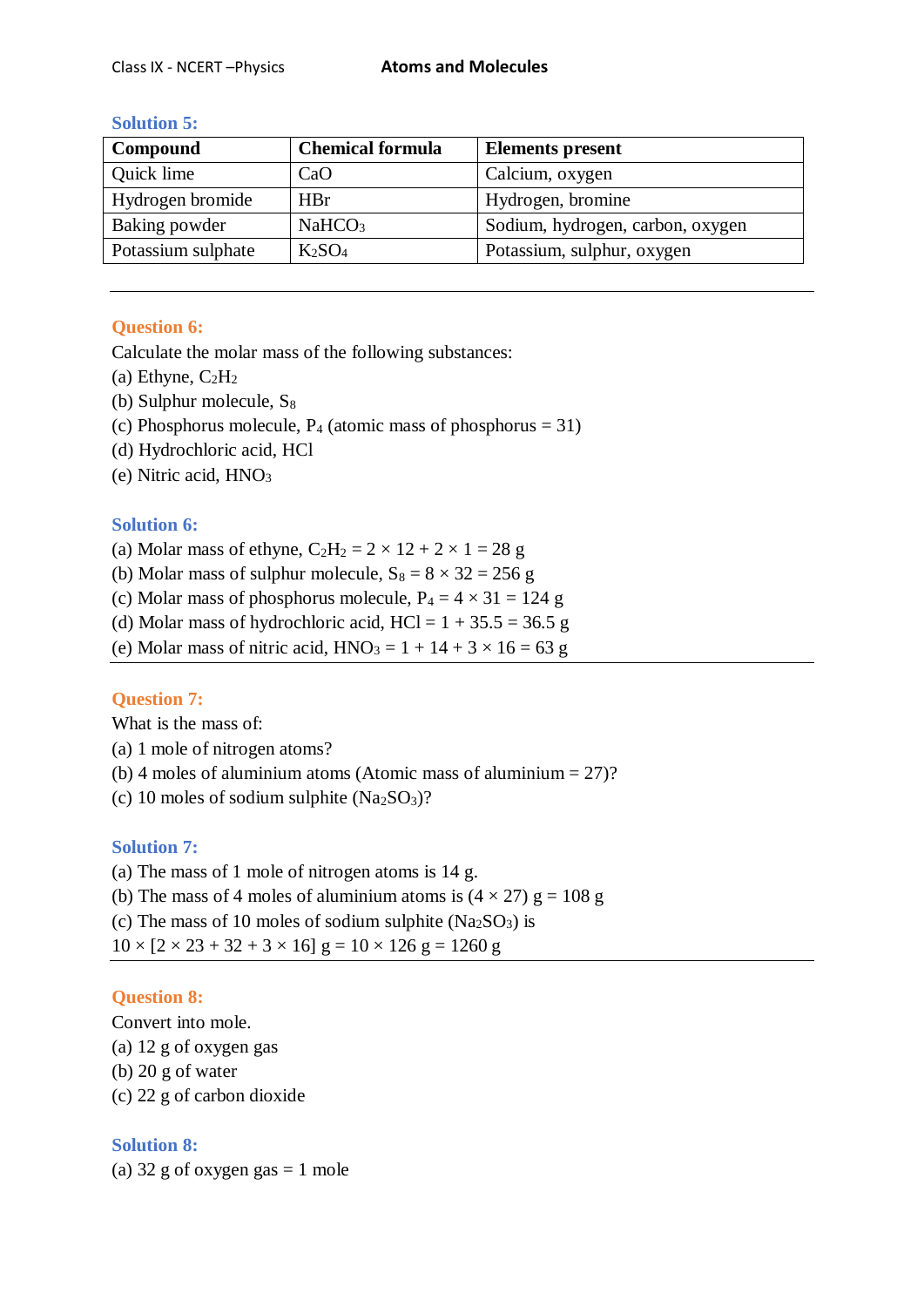Then, 12 g of oxygen gas =  $\frac{12}{22}$ 32  $mole = 0.375$  mole (b) 18 g of water  $= 1$  mole Then, 20 g of water =  $\frac{20}{10}$ 18  $mole = 1.11$  moles (approx) (c) 44 g of carbon dioxide  $= 1$  mole Then, 22 g of carbon dioxide =  $\frac{22}{11}$ 44  $mole = 0.5$  mole

### **Question 9:**

What is the mass of: (a) 0.2 mole of oxygen atoms? (b) 0.5 mole of water molecules?

## **Solution 9:**

(a) Mass of one mole of oxygen atoms  $= 16$  g Then, mass of 0.2 mole of oxygen atoms =  $0.2 \times 16$ g = 3.2 g (b) Mass of one mole of water molecule  $= 18$  g Then, mass of 0.5 mole of water molecules =  $0.5 \times 18$  g = 9 g

## **Question 10:**

Calculate the number of molecules of sulphur  $(S_8)$  present in 16 g of solid sulphur.

## **Solution 10:**

1 mole of solid sulphur  $(S_8) = 8 \times 32$  g = 256 g i.e., 256 g of solid sulphur contains =  $6.022 \times 10^{23}$  molecules Then, 16 g of solid sulphur contains  $=$   $\frac{6.022 \times 10^{23}}{256} \times 16$ 256  $=\frac{6.022\times10^{23}}{256}\times16$  molecules  $= 3.76 \times 10^{22}$  molecules (approx)

# **Question 11:**

Calculate the number of aluminium ions present in 0.051 g of aluminium oxide. (*Hint*: The mass of an ion is the same as that of an atom of the same element. Atomic mass of  $Al = 27$  u)

## **Solution 11:**

1 mole of aluminium oxide  $(A_2O_3) = 2 \times 27 + 3 \times 16 = 102$  g i.e., 102 g of  $Al_2O_3 = 6.022 \times 10^{23}$  molecules of  $Al_2O_3$ Then, 0.051 g of Al<sub>2</sub>O<sub>3</sub> contains =  $\frac{6.022 \times 10^{23}}{100} \times 0.051$ 102  $\frac{\times 10^{23}}{\sqrt{2}}$  × 0.051 molecules  $= 3.011 \times 10^{20}$  molecules of Al<sub>2</sub>O<sub>3</sub>

The number of aluminium ions  $(A1^{3+})$  present in one molecule of aluminium oxide is 2.